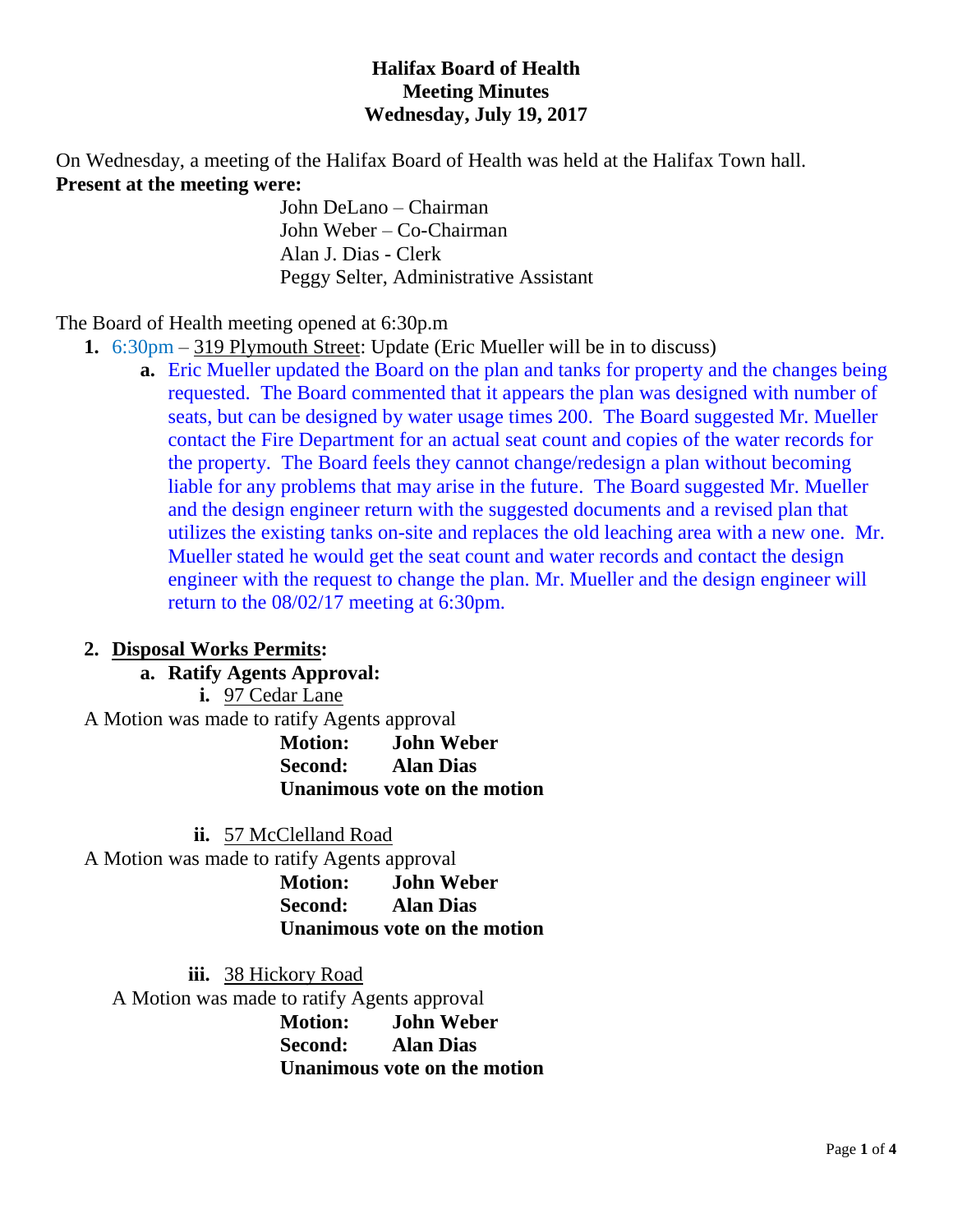## **b. Recommended for approval:**

## **i.** 640 Plymouth Street

A Motion was made to approve with the condition that the installer go with the 07/11/17 plan with gas trap, double tank and the alarms are installed on the inside and outside of the tanks and submit a revised plan showing the double tank and alarms. The Health Agent can review and approved plan.

> **Motion: John Weber Second: Alan Dias Unanimous vote on the motion**

**ii.** 370 Monponsett Street

A Motion was made to approve with the condition that installer follow the 06/19/17 plan with the SAS size and submit to the Board of Health the most current DEP approval letter.

**Motion: John Weber Second: Alan Dias Unanimous vote on the motion**

# **c. Requiring Local Upgrades & Variances: (but otherwise recommended for approval):**

- **i.** 7 Plymouth Street
	- **1.** Reduction of 4' setback to high groundwater from 4' required to 3' due to grading limitations.

 A Motion was made to approve with the condition that waiver request for 12" from mottling to invert be added to plan, both tanks to be installed are monolithic and cast-in-place boots on inlet and outlet tanks are installed.

| <b>Motion:</b>               | <b>John Weber</b> |
|------------------------------|-------------------|
| <b>Second:</b>               | <b>Alan Dias</b>  |
| Unanimous vote on the motion |                   |

 A Motion was made to approve the reduction of 4' setback to high groundwater from 4' required to 3' due to grading limitations and the waiver request for 12" from mottling to invert.

> **Motion: John Weber Second: Alan Dias Unanimous vote on the motion**

# **3. Bring to Boards Attention:**

- **a.** 640 Plymouth Street: Should tight tanks for floor drains go on the checklist?
	- **1.** The Board determined that yes, floor drains go on the checklist. Any potential usage requiring floor drains should be reviewed.
- **b.** 395 Plymouth Street: Update (Letter was sent by HA)
	- **i.** Board suggested Health Agent send letter to property owner stating to contact the Board of Health to discuss plans and timelines for actions needed by July 19, 2017 or the Board will discuss possible actions and fines at their regular schedule meeting that evening beginning at 6:30pm.
- **c.** Well Testing Results The Board suggested the Health Agent contact owner and followup on results.
- **d.** 2017-2018 Employee Evaluations Revisit at 08/02/17 meeting.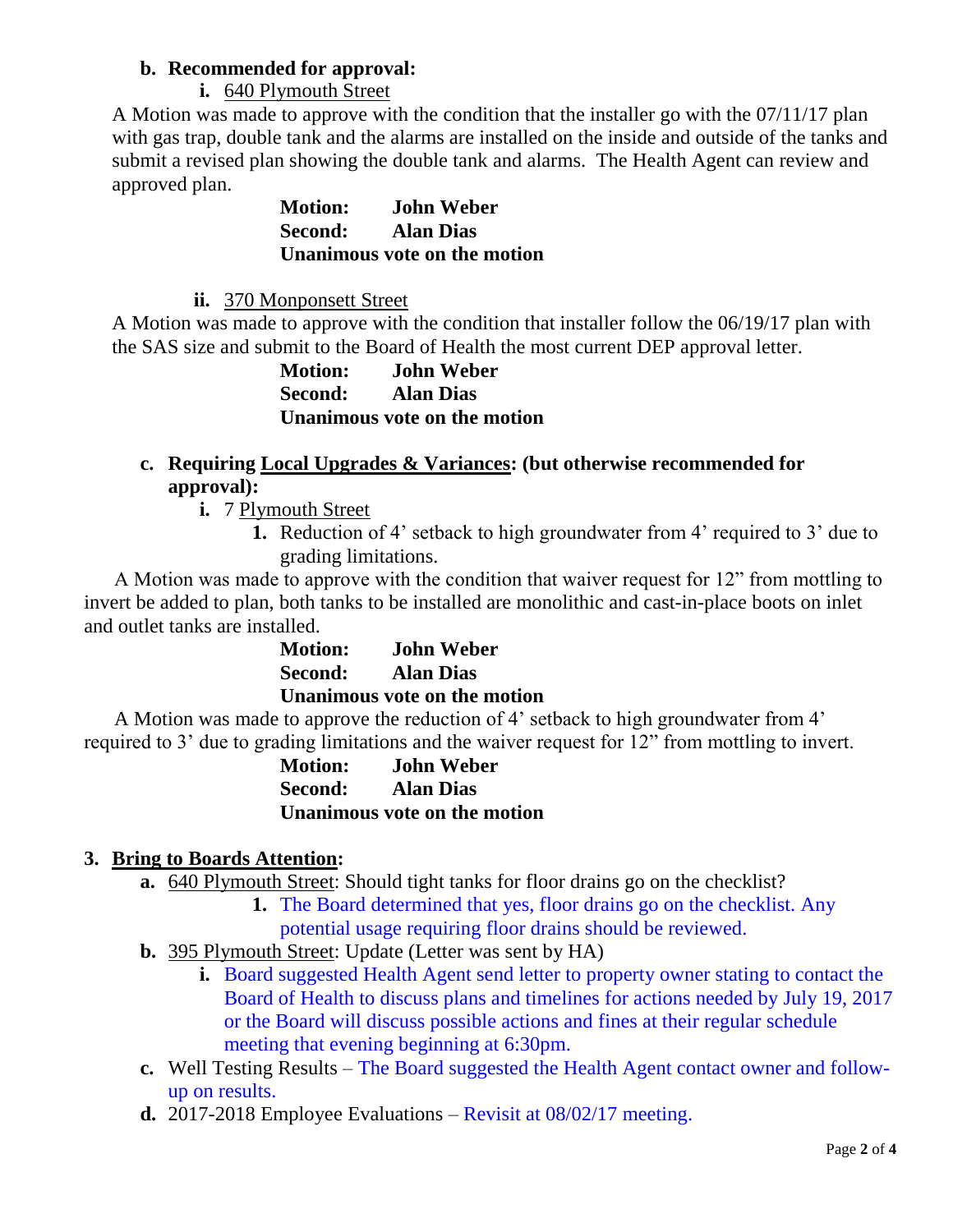- **e.** Trash Problem Lydon Lane Revisit at 08/02/17 meeting.
- **f.** Discussion on how to respond to possible security threats Board contacted other department regarding concerns with training for employee responding to possible security threats and the work being done on an evacuation plan.

# **g. Board Read:**

- **i.** Algae Testing
- **ii.** Sewerage Disposal Inspections incorporated policies (11.26.97)
- **iii.** G&L Labs Beach Result
- **iv.** Certificate: Successful Completion of Administrative Search Warrants
- **v.** Maureen Rogers Memorial

## **4. Discussion Items:**

## **a. Admin Report:**

**i.** Septage Hauling/Pumping Company update – The Board suggested a letter be sent to the Septage Hauling/Pumping Company stating that a hearing to revoke their 2017 Septage Hauler's/Pumper's Permit will be held at the Board of Health August 02, 2017 meeting if the fee due the Town is not received on or before Tuesday, August 01, 2017

A Motion was made that a hearing to revoke the 2017 Septage Hauler's/Pumper's Permit will be held at the Board of Health August 02, 2017 meeting if the fee due the Town is not received on or before Tuesday, August 01, 2017

> **Motion: John Weber Second: Alan Dias Unanimous vote on the motion**

## **b. Agent Report:** - Revisit at the 08/02/17 meeting

- **i.** Recent incident with sick fox
- **ii.** Rabies Protocol & Update
- **iii.** Foodborne Illness report
- **iv.** Housing Inspection, hopefully completed
- **v.** East Bridgewater Outreach Regional Meeting

## **5. Affirm Any Bills to be Paid:** - Board Approved

- **a.** 2017 Health Expense Account# 01-512 \$1,727.91
- **b.** 2017 Health Nursing Services April 2017 Account# 01-522 \$580.00
- **c.** 2017 Health Gift iPad Account# 26-514-4830-02 \$21.16

## **6. The Following to be signed**:

## **a. Payroll for the Week Ending July 22, 2017** - Board Signed

- **i.** Cathleen Drinan
- **ii.** Margaret Selter
- **iii.** Tracy Noland

## **b. Expense Account# 01-512 – FY 18-01** - Board Signed

- **i.** Cathleen Drinan Postage Re-Imbursement \$1.35
- **ii.** MEHA Annual membership Fee \$40.00 per member
- **iii.** MAHB Annual membership Fee \$150.00 covers all members